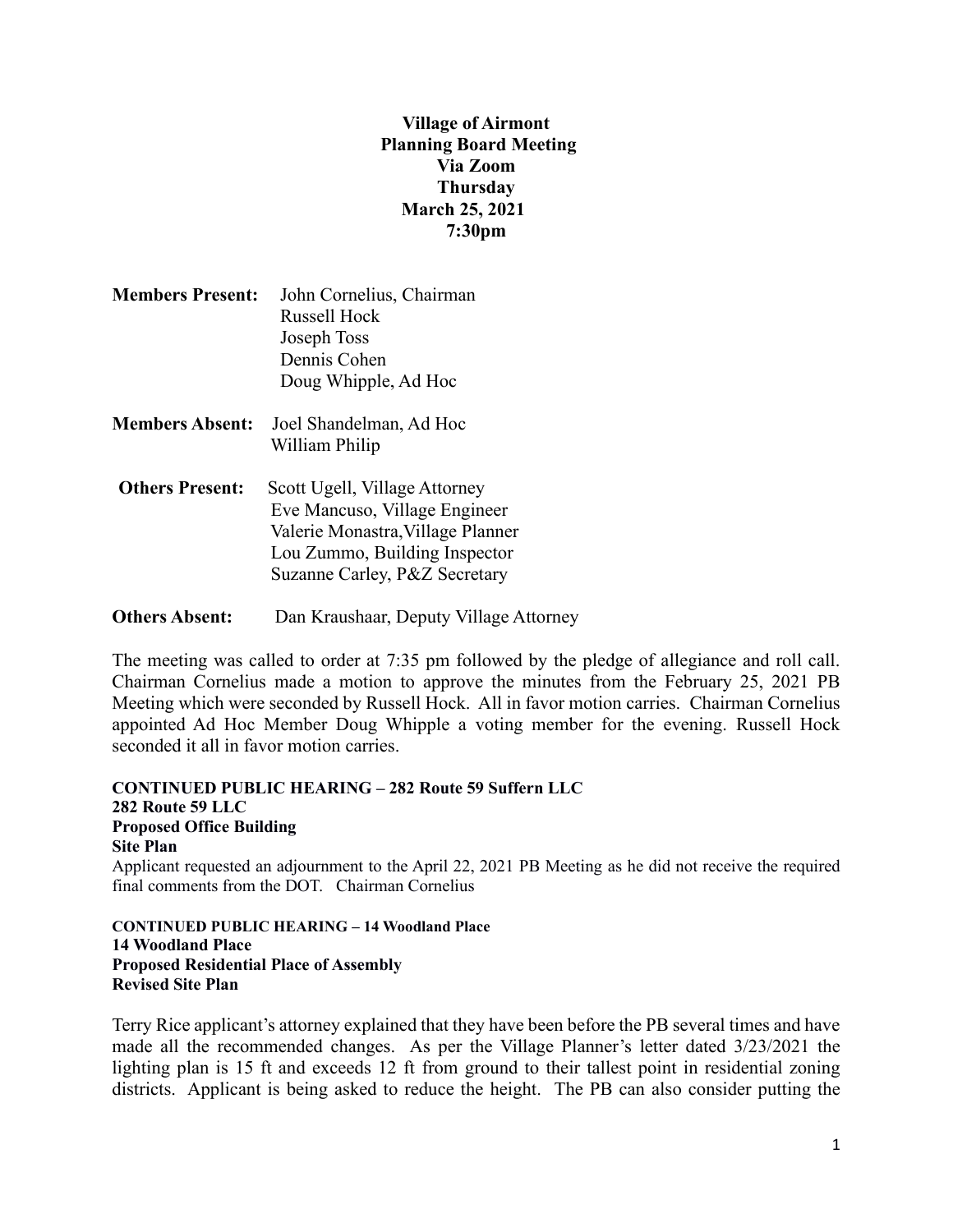lighting on timers and motion detectors. The height should be a condition of approval. The hours of in the evening that the lights will be on needs to be noted on the plans as a map note. Although the intensity of the lights has been reduced and the proposed lumens meets the code there should still be a further reduction in the amount and intensity. The revised plans add (7) lights to the site.

Village Engineer noted in her memo dated 3/23/2021 that the spot elevation is needed along the driveway to ensure a 2% positive pitch towards the road for the first 10feet of the drive and still has not been addressed. A stormwater maintenance agreement will be required to be executed with the Village, hours of operation on the lighting needs to be provided and shown of the plan. Erosion control practice shall be installed and maintained during the period of construction.

Terry Rice recommended that these items be a condition of approval including lighting hours for the holidays and then off by 10pm. Chairman Cornelius opened the public hearing at 7:44pm Dennis Cohen seconded it. For the record there no comments from the public. John Cornelius made a motion to approve the application for 14 Woodland Place for a residential place of assembly subject to the lighting, grading and map note items as discussed. Dennis Cohen seconded it. All in favor 5 to 0 motion carries. The application was approved.

#### **Letter from Young/Sommer LLC for RWE Solar Development - 375 Route 59 Proposed Independent Battery Energy Storage Consultants and a BESS Facility Site Visit**

Village Planner explained that at the January PB Meeting the PB asked that a Battery Consultant be hired and paid for by the applicant to review the application for a Battery Energy Storage System as this is a new field and there was little expertise and information in the Village code on this type of application.

The Village Planner and Village Engineer looked internally and externally as this is a new specialty field and could not find one. The attorney representing the applicant provided a letter to the Village identifying two battery energy consultants in this field that had absolutely no association with the applicant submitted for the PB to review and accept. Village Attorney agreed that it was a good idea to have experienced consultants review the application and asked that the proposed consultants advise the Village Planner on other projects that they have reviewed as part of the process. He also requested that the consultant take a look at the proposed location of the project and take a look at other locations within the Village. He noted he did not think the current location was appropriate for the project.

Chairman Cornelius also asked that they provide information on the surge power needed. The attorney with Young Sommer fire safety expert would do so. The PB unanimously agreed to move forward with securing the one of the two consultants. The Village Planner and P&Z Secretary would work on getting the BESS Consultant proposal and documentation in process so that the battery consultant could have their review completed when the applicant returns for the May PB Meeting.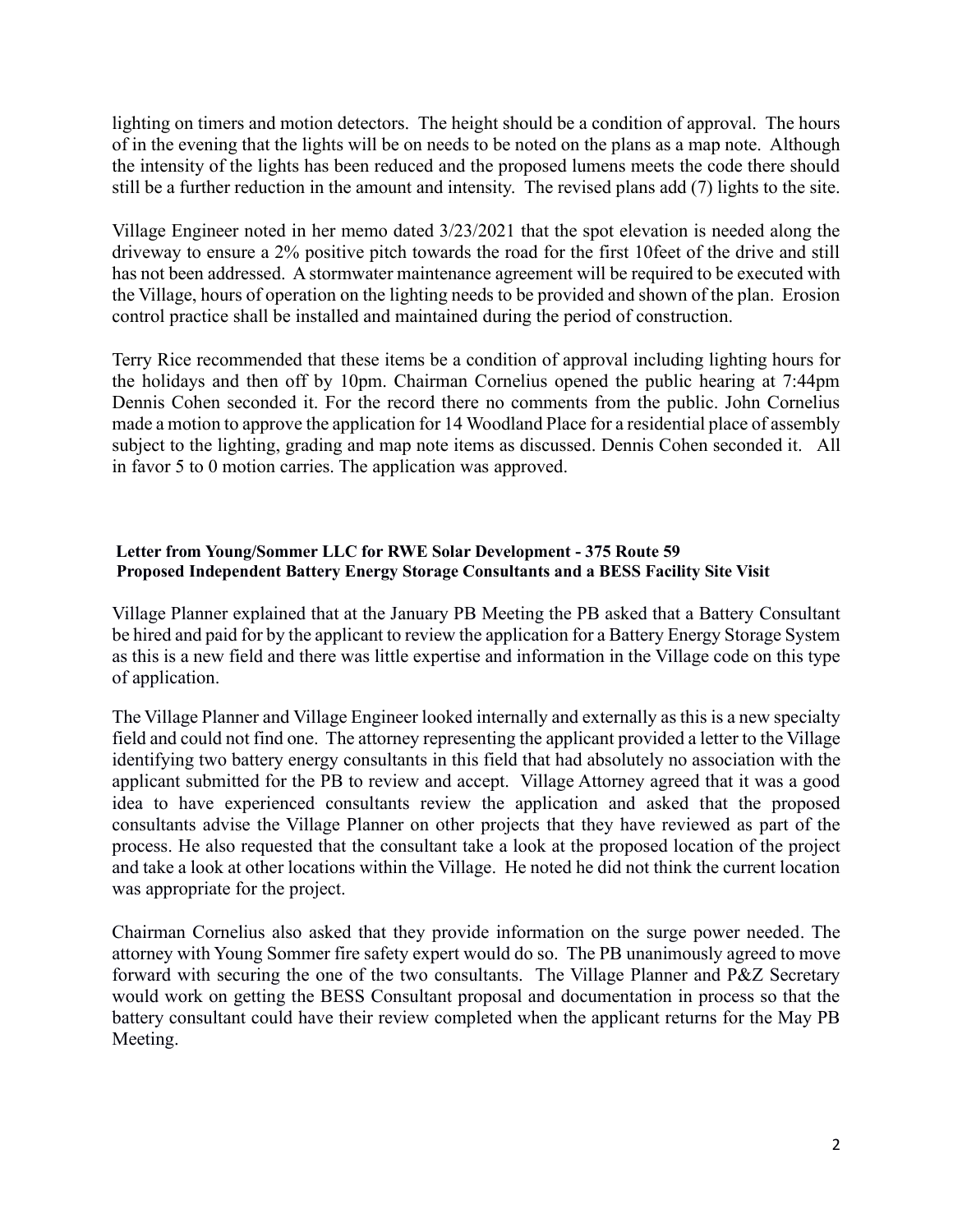# **CONTINUED PUBLIC HEARING Stage Associates LLC – 130 Route 59 130 Route 59, 22 & 24 Stage Street Proposed Office & Warehousing**

Applicant is seeking a site plan approval for construction of a new warehouse space. There are seven units proposed contained within four separate buildings. The site is located on the north side of Route 59 and also has frontage on Stage Street. It is in the LO – Laboratory Office Zoning District. The site is currently developed with a single structure. The existing structure is proposed to be removed. The project falls under the Special Use Permit by the PB requirement of the zoning code. The existing lot is substantially undersized for a lot in this zone and as such many variances are required. Variances were granted by the ZBA on August 31, 2020.

Village Planner noted in her letter dated March 23, 2021 that the Applicant is requesting the Planning Board to override comments 1, 2, and 18. Comments 1 and 2 refer to zoning variances that were obtained from the Zoning Board of Appeals and comment 18 refers to the turnaround space provided on the site plan. She recommends that the PB override these three comments. All other comments can be accommodated and incorporated into the project and the adherence to the other GML conditions should be made a condition of approval. Conditions of the DOT yet to be received as well as a response to their 2/11/2021 letter. This includes the identification of the owner of the 8'' ACP sewer line on the site plan. A work zone traffic control plan with notes and the posted speed limit is not provided. Sidewalk details do not meet NYS DOT design standards for both the max cross slope and max run slope. NYS DOT easement(s) are not labelled. Please revise showing all utility work required with the NYS DOT easement. Shoulder work is not labelled. The applicant needs to appear before the ARC. A wetlands permit was submitted to the Village.

Village Engineer noted she had most of the same comments as Valerie. They need the DOT permit status, and confirmation that the entrance to the driveway is acceptable. The applicants engineer confirmed that the DEC wetlands was re-submitted as the limits of approval along Rotue 59 ties into the DOT. Limit of privacy fence on eastern retaining walls. Chain link fence in grading area. Applicant's engineer noted they will extend the fence. She also noted that the intensities of lighting is a little high and hours of operation needs to be noted on the plan.

Village Planner noted the PB can consider closing SEQR with a Negative Declaration and refer the applicant to the ARC for review prior to site plan approval. They need to meet all the DOT comments when they are received as part of the final determination. This project is categorized as an Unlisted action under SEQR, and at the July 25, 2019 Planning Board meeting the Planning Board classified the action and declared themselves Lead Agency for an uncoordinated review. The Applicant has provided adequate responses to our Part II EAF comments. A draft Negative Declaration has been submitted.

The Applicant is seeking a waiver for loading berth length where 50 feet is required, and 25 feet is provided. A note was added to the plan that limits the truck size to 28 feet. It was recommended to grant this waiver. The Applicant has provided an updated lighting plan, thus complying with the light pole height requirement in a nonresidential district.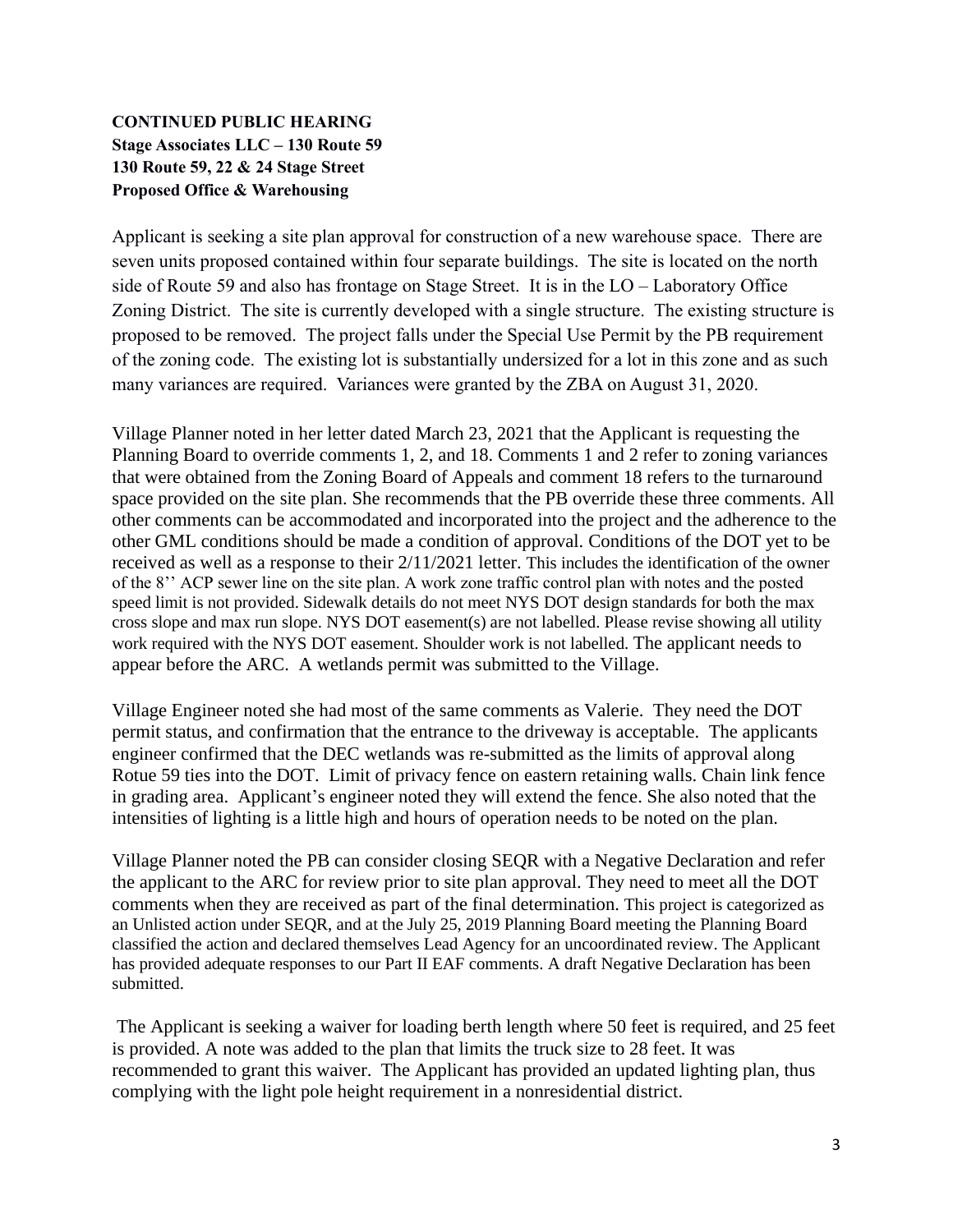The landscaping plan should be reviewed with the Planning Board. It appears that the Applicant is proposing a robust and diverse planting palate. They also need to identify the RC Sewer District's 16-inch sewer main and easement on the utilities plan, as it is not shown. No permanent structures are permitted within the easement. Also of note, Rockland County Sewer District requests that an as-built drawing of the proposed sewer extension be submitted to District No. 1 as a condition of granting certificates of occupancy.

Dennis Cohen asked about the GML and if the well water and pretesting was resolved and addressed due to the distance and grade. It was noted that there is no chance for water or run off to get into the wells. It is not a contaminated site and there are no records of such.

Paul Baum noted that the ZBA granted relief proven to the ZBA not to impact the neighborhood. Eliminated issues of objection to county and shrunk the project and relocated the parking. They have mitigated impacts with screening, planting buffering and lighting.

Chairman Cornelius opened the public hearing at 8:17pm. Joseph Toss seconded it. All in favor motion carries. Shania Peattie - Stage Street noted she still wanted to see the coordination of the Boards with the clause of no parking lot being built on the lots at 22 & 24 Stage Street. Concerns with cleanup, downed trees, lighting and sounds. Felt that the traffic study did not include peak hours. Concerned about the wells and what happens if the water gets contaminated.

Chairman Cornelius made a motion to continue the public hearing to the April 22, 2021 PB Meeting at 7:30pm via zoom unless the meeting is in person. Dennis Cohen seconded it. All in favor motion carries.

Paul Baum requested a Negative Declaration as they have environmentally responded to everything and the Village Planner acknowledged that she was directed to prepare a Negative Declaration. Dennis Cohen inquired about the wells and protection of the water to the residents. The Village Engineer noted that the storm water system is designed to have a pretreatment before it goes into a filtered system. There is no septic and no drilling and not adding any additional wells.

Chairman Cornelius noted that no significant adverse impacts were found, a storm water system is recommended. Chairman Cornelius made a motion it issue a Negative Declaration for Stage Street LLC – 130 Route 59 for the Village Planner to submit the documents for signature. Dennis Cohen seconded it. All in favor, no opposition, Motion carries 5 to 0.

It was also noted that the applicant is limiting the size of the trucks and in control of the property and the leases. The maximum size of the truck should be on the map. ARC dates were provided.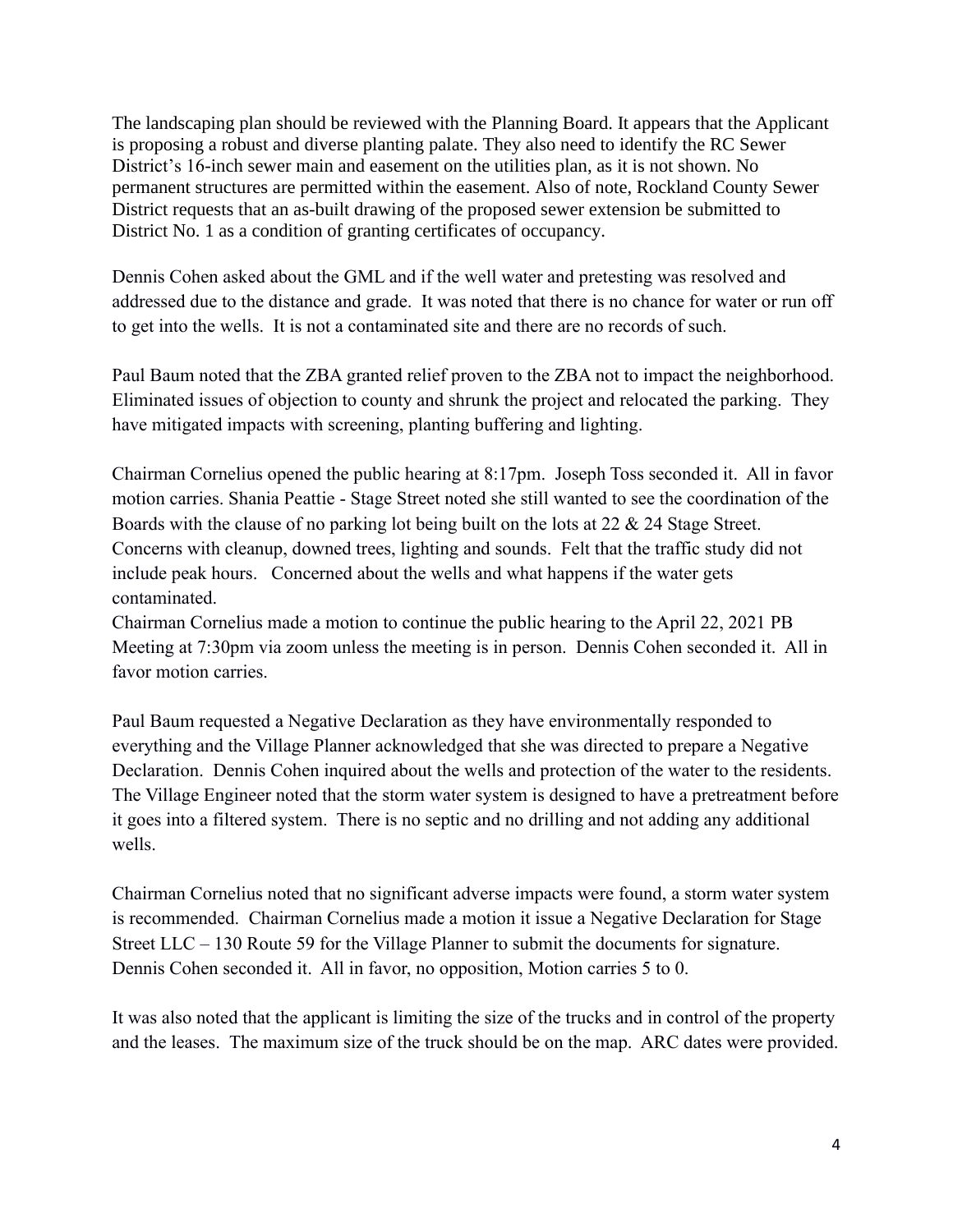#### **CONTINUED PUBLIC HEARING – 14 N. Airmont Road V3 Real Estate LLC - Dunkin Donuts Proposed Drive -Thru for Existing Dunkin Donuts Amended Site Plan**

Applicant made revisions to their plans. They are proposing to add a drive thru at a current Dunkin Donuts location located on the corner of N. DeBaun & N. Airmont Road which is inside a Gulf gas station. They noted that they do need a large number of variances but it is due to the fact that the drive thru is classified as a fast food in the bulk table therefore adding 9-10 more variances vs. its current status as a local convenience store. The applicant's attorney noted that their proposal actually improves the traffic flow to the site as demonstrated in the traffic engineer's letter in regards to the traffic study. They noted that the project is good tax revenue for the Village, will provide jobs, a safer and better traffic flow of the site and that everyone benefits.

Dennis Cohen asked about the status of the agreement with Airmont Gardens. Jeff Stewart the Dunkin Manager noted that they are in support of the project working on getting the easement granted but they need to get to the ZBA to argue for their variances. The easement is contingent on receiving the variances. They are looking for a referral from the PB to go to the ZBA to be heard. He noted that the only residential area is behind the site in excess of 250 ft with a road in between and they have the cooperation of the owners of Airmont Gardens.

A review of the Village Engineers memo dated 3/3/31 indicated that the yards, setbacks and Bulk Table have been revised. The applicant has submitted a narrative indicating the revisions are in accordance with the Building Inspectors determination. This is to be confirmed by the Building Inspector. As this property is adjacent to a residential zone, RSH, the required buffers shall be in accordance with 210-21-E (1) which reflects twice the required setback but no greater than 75 feet. AS per the definition of setback, the setback is then measured from the buffer. The applicant has stated in the narrative that the 75 feet required buffer will not be provided on the subject property due to the limited size of the property; 75 feet required, 0 feet proposed. The applicant is also requesting a rear setback variance; 60 feet required, 37 feet proposed, and a rear yard variance, 30 feet required, 13 feet proposed. The buffers are not to be used or encroached upon. The plan indicates development within the required buffers.

The parking calculation notes 5 spaces required for the gas pumps; 12 pumps  $/4 + 2 = 5$ . The parking requirement for the fast-food customer service area and the local convenience floor area has been revised. The plan notes the net structure square footage is 2317 SF; the parking calculation now reflects 139 SF (fast food)  $+ 826$  SF (convenience store). The total required parking is 15 stalls; 12 stalls are proposed. A parking waiver is now being sought from the Planning Board.

A Landscape Plan has been provided. Though it appears to be extensive, the vast majority of the proposed landscaping is not within the subject property. The landscaping is within the N Airmont ROW, the potential future ROW of DeBaun Ave (if and when dedicated) or off site on the adjoining property owners' lands. As shown, the ability to provide adequate buffers and landscaping of this proposed drive thru use, as per code, is extremely limited. The applicant has provided a letter stating the adjoining property Owner is in agreement with allowing the applicant to utilize a portion of their property to provide some vegetative buffering. The intent is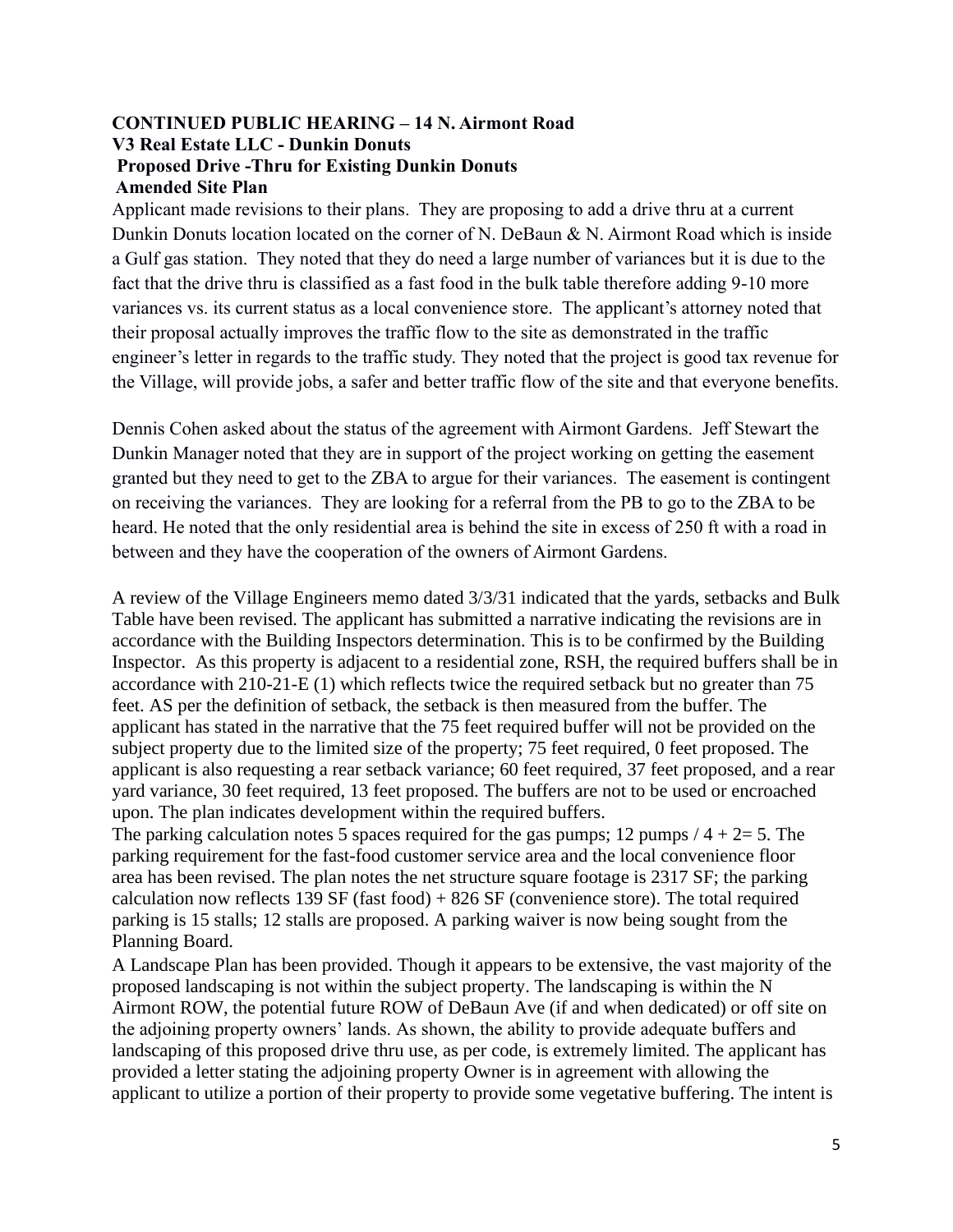to provide supplemental vegetation to the existing green space which measures approximately 24 feet wide. The relationship of the person signing the letter with regard to the applicant shall be clarified and reviewed by the Planning Board attorney. All erosion control measures shall be installed prior to any land disturbance commencing, maintained throughout the period of construction and removed when completed. A Stormwater Maintenance Agreement will be required. Rockland County Highway approval is needed for modification to the curb cuts.

The Village Planner memo dated 3/23/21 reviewed and in summary noted the following. The Project Site is located in the VC zoning district. The Applicant provided an updated zoning table with their submission that corresponds to the Building Inspector's zoning review letter dated February 17, 2021. This project is categorized as a Type II Action under SEQR for the "construction or expansion of a primary or accessory/appurtenant, nonresidential structure or facility involving less than 4,000 square feet of gross floor area and not involving a change in zoning or a use variance and consistent with local land use controls, but not radio communications or microwave transmission facilities". No further action under SEQR is required. This application will require an Architectural Review Board recommendation. This project was referred to Rockland County Planning Board per Section 239 L, M and N of the New York State General Municipal Law and a response was received on December 21, 2020. Rockland County Planning Department disapproves of the project due to traffic impacts and variances required. The Planning Board will need to override conditions of the GML, should it wish to approve. The applicant requires 13 area variances for the implementation of the proposed drive-through. The number of variances requested are excessive and do not seem to meet the intent of the VC zoning parameters for a lot of this size and current configuration of the site. The current proposed parking lot does allow for internal circulation and the dimensions of the parking spaces meet the requirements of Chapter 164, Site Development Plan Regulations. The six parking spaces along DeBaun are located within the drainage easement. The Planning Board attorney should confirm this parking is not in conflict with the terms of the easement. The applicant is seeking a waiver from parking requirements to reduce the parking from 16 spaces to 12. This is within the 25% threshold. The Planning Board will have to decide if it will be willing to provide this waiver. The VC standards states "a buffer equal to twice the respective required setback, but not to exceed 75 feet, shall be provided between any special permit use and a lot in a residence district." The Applicant does not meet this condition and will need a variance. The Applicant is proposing landscaping on the adjoining property and the Applicant states that they reached an understanding with the adjoining property owner for the additional landscaping. The Applicant provided a signed agreement for off-site plantings. The Planning Board attorney should review the agreement.

In regards to signage, the Applicant is proposing to resurface the existing pylon sign. Dimensions of the existing pylon sign were added to the site plan and exceed the maximum total sign area of 136 square feet as required in §210-65 (B)(6)(g). An adjustment of the size of the sign must be made unless a variance is obtained from the Zoning Board of Appeals. A digital menu board and drive-through directional sign are also proposed as part of the site plan. These signs appear to be exempt from the sign regulations. The Planning Board should review the proposed locations and size of the digital menu board and drive-through directional sign. The lighting plan meets the foot-candle requirements.